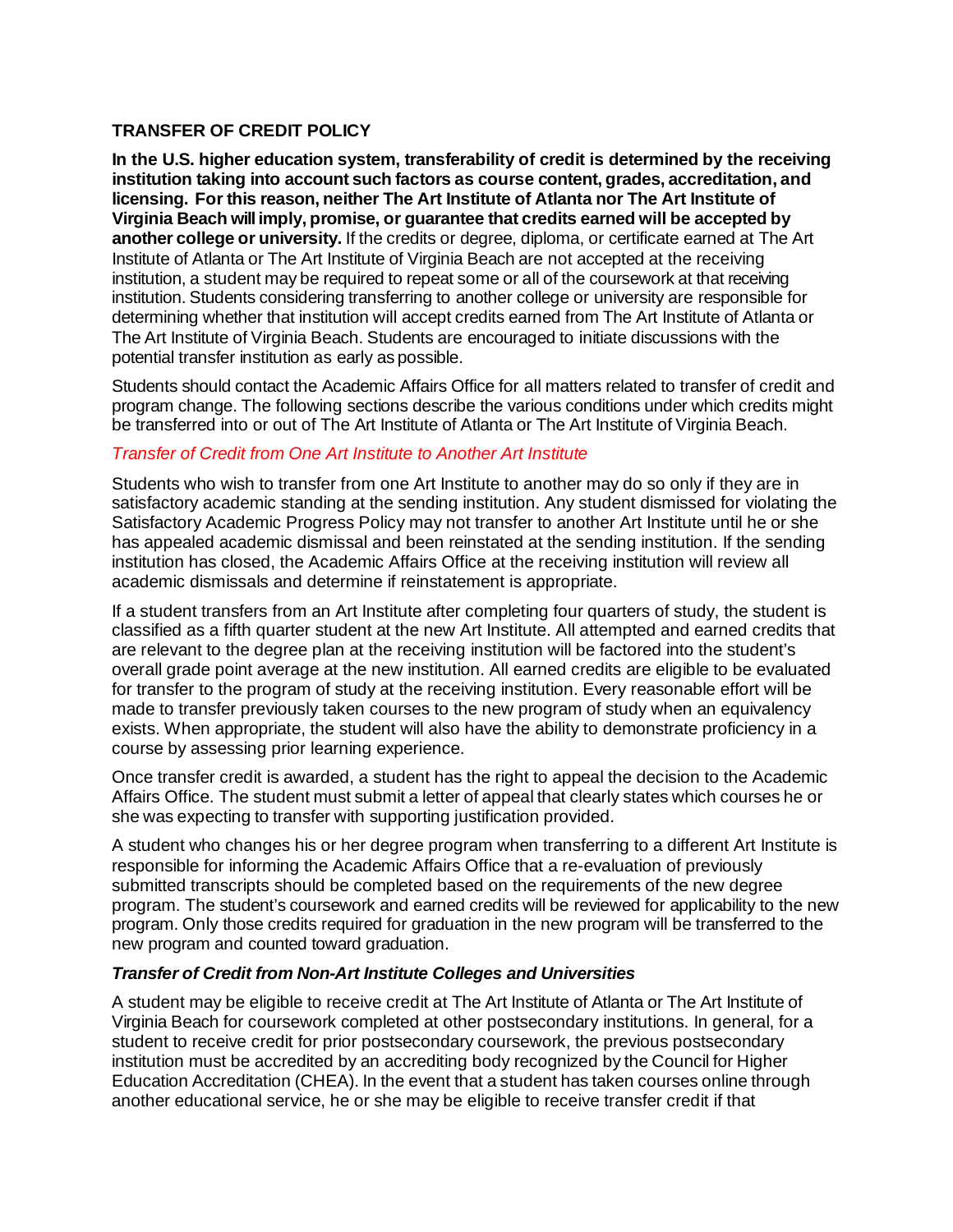educational service is currently accredited by the Distance Education Accrediting Council (DEAC), or if the work has been validated by the American Council on Education's College Credit Recommendation Service (CREDIT). In other cases, equivalent courses in the program may be transferable from a non-regionally or non-ACICS/ACCSC accredited institution if the prior postsecondary institution is accredited by a specialized accrediting body, such as the National Association of Schools of Art and Design (NASAD), the American Culinary Federation (ACF), or the Council for Interior Design Accreditation (CIDA).

Every effort will be made to award transfer credit for equivalent Art Institute courses completed at an accredited post-secondary institution as long as a grade of C (2.0 on a 4.0 scale) or higher has been earned in the course. In the event that a course is technology-based, it must also have been taken within the past three years. For technology-based coursework older than three years, a student must prove they have remained current with that technology in advance of first quarter registration.

A student who has completed coursework at a postsecondary institution with which The Art Institute of Atlanta or The Art Institute of Virginia Beach has a current articulation agreement will receive transfer credit based on the terms of that agreement.

### *Transfer of Credit Earned Before Matriculation*

For transfer credit earned prior to matriculation at The Art Institute of Atlanta or The Art Institute of Virginia Beach, official transcripts must be sent to the Admissions Office of the admitting campus prior to the term start for the purposes of determining transfer of credit opportunities. Transcripts received after the student's first quarter of attendance will be considered for transfer credit at the discretion of the Academic Affairs Office.

Official descriptions of courses submitted for consideration for transfer must be comparable to the coursework at the receiving campus. Official course descriptions or a college catalog from the institution where the credit was earned will be used to determine comparability.

Only courses with an earned grade of C (2.0 on a 4.0 scale) or higher will be considered for transfer credit. Transfer credit will be recorded on the student's transcript as TR credit. While the credit will count toward the required number of hours of credit toward the student's degree program, no grades will be assigned. This credit will not be computed in the student's GPA or CGPA and will not count as credit attempted.

Neither The Art Institute of Atlanta or The Art Institute of Virginia Beach grant transfer credit for pass/fail or satisfactory/unsatisfactory grades unless a statement appears on the official transcript that equates such notation to a C or higher. Only college-level credits (100 level course or equivalent and above) successfully completed at an accredited institution of higher education will be considered for transfer. No remedial or developmental courses will be considered for transfer.

Courses completed at accredited colleges and universities where courses are offered for credit/no credit and/or no allowable grade was earned according to existing regulations will be converted to a grade by the Registrar's Office. Credit grades will be converted to a C and no credit grades will be converted to an F.

Due to state and regulatory considerations, the minimum percentage of total program credits that must be earned in residency varies. Students enrolled at The Art Institute of Atlanta must earn a minimum of 25% of the total program credits required for graduation in residency at the main campus. Students enrolled at the main campus may only be granted a maximum of 75% percent of the total program credits required for graduation through transfer credit earned at an outside institution, including credit earned through proficiency testing and/or portfolio or work experience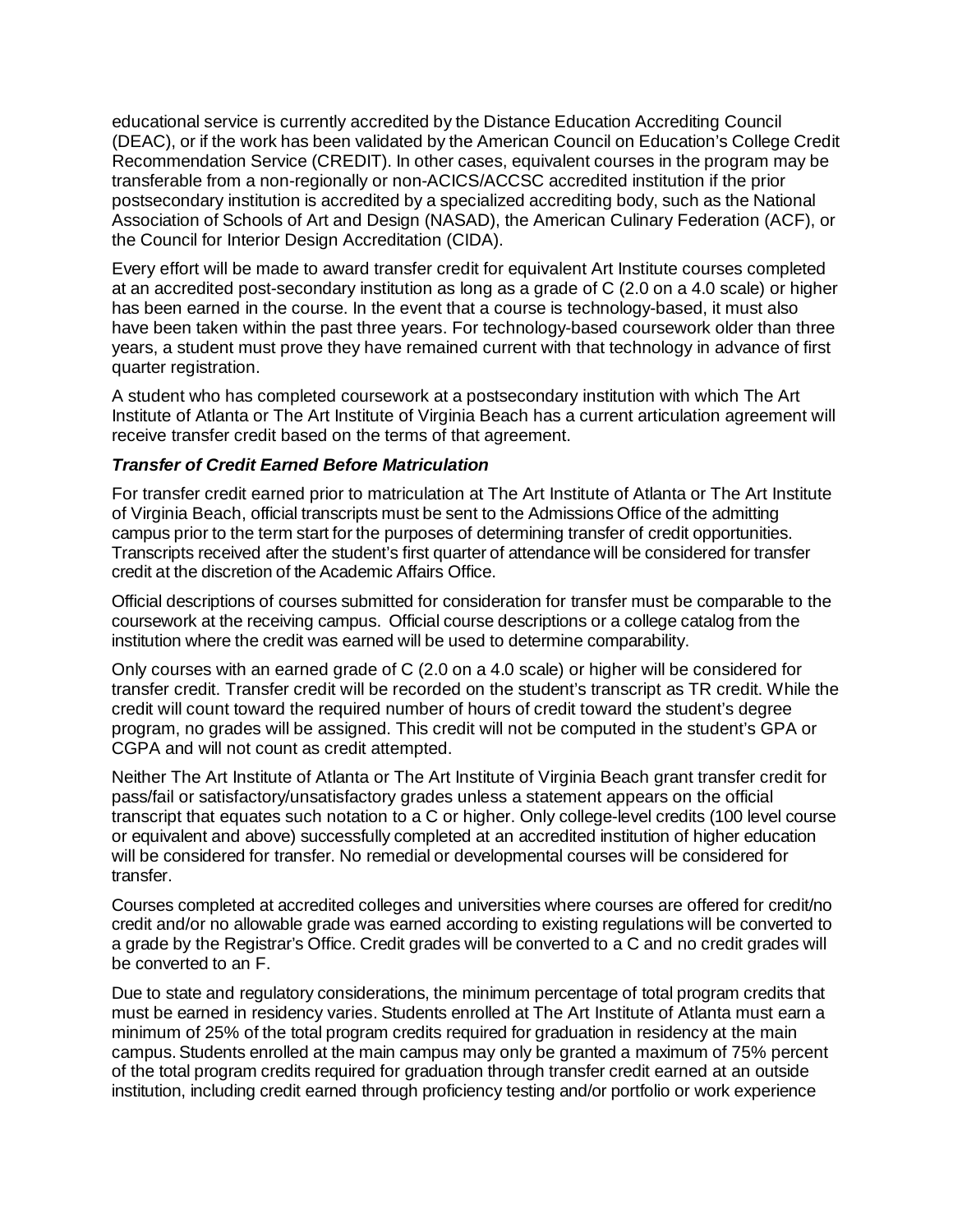review. Students enrolled at the branch campus (The Art Institute of Virginia Beach) must earn a minimum of 30% of the total program credits required for graduation in residency at the branch campus. Students enrolled at the branch campus may only be granted a maximum of 70% percent of the total program credits required for graduation through transfer credit earned at an outside institution.

In all cases, new students are responsible for informing the Admissions Office during the application and enrollment process of any previous coursework that may be eligible for transfer credit. Any documentation supporting the award of transfer credit must be submitted to the Admissions Office well in advance of registration for the first quarter.

Once all supporting documentation has been received, decisions on transfer credit are normally communicated to the student through the Admissions Office within two weeks. Any student who believes additional transfer credit may be due to them should speak with Admissions Office immediately following the initial notification of the award of transfer credit.

It is strongly suggested that students avoid registering for any course for which they expect to receive transfer credit until a final response has been issued. The Art Institute of Atlanta and The Art Institute of Virginia Beach assume no responsibility for courses remaining on students' schedules after the drop/add period where transfer credit has subsequently been or will be awarded, or where exemption has been or will be granted. Students will be charged for any courses remaining on their schedule after that period, even though transfer credit may be awarded after the drop/add period has concluded. In addition, the awarding of transfer credit does not guarantee students early completion of their programs due to possible prerequisite and scheduling restrictions.

#### *Transfer of Credit Earned After Matriculation or Concurrently with Enrollment*

Requests for transfer of credit from accredited institutions of higher education for coursework taken concurrently with a student's full-time schedule (at the student's own expense) and after a student's matriculation may be made to the Academic Affairs Office. Requests for concurrent enrollment in a course at another college or university while a student is at full-time status (according to the US Department of Education's definition of the term) at The Art Institute of Atlanta or The Art Institute of Virginia Beach, must be approved prior to enrollment in the course. The student must be enrolled full-time at The Art Institute of Atlanta or The Art Institute of Virginia Beach at all times during the concurrent enrollment at another college or university. Only one course per quarter in concurrent enrollment is permitted.

For transfer credit completed after matriculation, such credit must be completed and evaluated prior to the student's final term of study. Such transfer credit may be awarded only if all other criteria for transfer of credit are met, and if the secondary institution permits concurrent enrollment.

Official transcripts must be sent to the Academic Affairs Office upon successful completion of the concurrent enrollment coursework. To be considered for transfer credit, the concurrent enrollment course must be passed with a grade of C (2.0 on a 4.0 scale) or higher. The student's transcript will reflect a TR grade. The grade from the concurrent enrollment course will not be factored into the GPA or the CGPA.

As applicable to all transfer credit, students enrolled at the main campus (The Art Institute of Atlanta) must earn a minimum of 25% of the total program credits required for graduation in residency at the main campus. Students enrolled at the main campus may only be granted a maximum of 75% percent of the total program credits required for graduation through transfer credit earned at an outside institution, including credit earned at other Art Institute campuses, proficiency testing and/or portfolio or work experience review. Students enrolled at the branch campus (The Art Institute of Virginia Beach) must earn a minimum of 30% of the total program credits required for graduation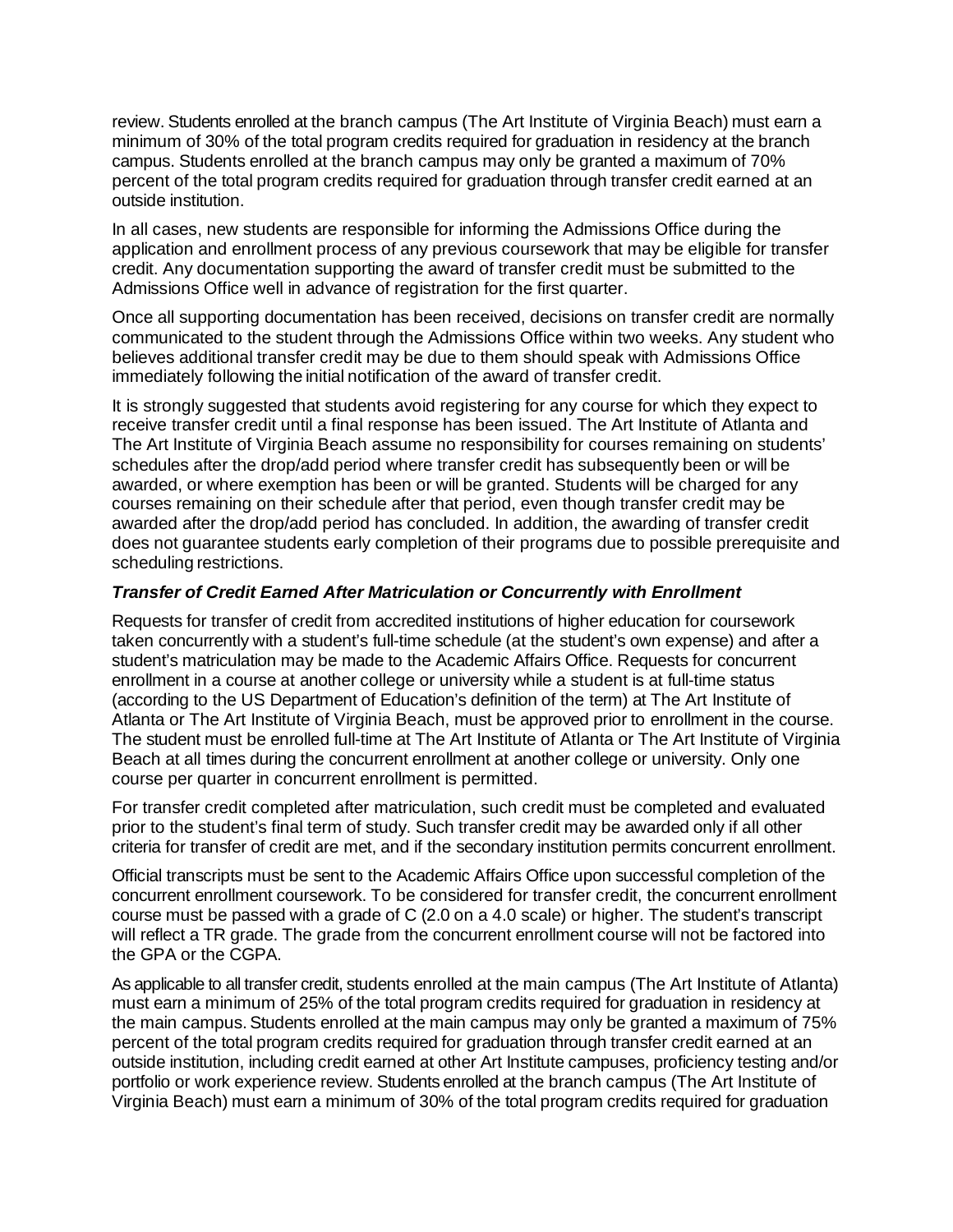in residency at the branch campus. Students enrolled at the branch campus may only be granted a maximum of 70% percent of the total program credits required for graduation through transfer credit earned at an outside institution, including credit earned at other Art Institute campuses, proficiency testing and/or portfolio or work experience review.

# *Transfer of Credit Earned After Matriculation, But While Not Enrolled*

Requests for transfer of credit from accredited institutions of higher education for a course taken while a student was not in attendance at The Art Institute of Atlanta or The Art Institute of Virginia Beach, but after a student's initial matriculation, may be made to the Academic Affairs Office. Such transfer credit may be awarded only if all other criteria for transfer of credit are met. Such transfer credit must be passed with a grade of C (2.0 on a 4.0 scale) or higher. The student's record at The Art Institute will reflect a TR grade. The grade will not be factored into the GPA or the CGPA.

As applicable to all transfer credit, students enrolled at the main campus (The Art Institute of Atlanta) must earn a minimum of 25% of the total program credits required for graduation in residency at the main campus. Students enrolled at the main campus may only be granted a maximum of 75% percent of the total program credits required for graduation through transfer credit earned at an outside institution, including credit earned at other Art Institute campuses, proficiency testing and/or portfolio or work experience review. Students enrolled at the branch campus (The Art Institute of Virginia Beach) must earn a minimum of 30% of the total program credits required for graduation in residency at the branch campus. Students enrolled at the branch campus may only be granted a maximum of 70% percent of the total program credits required for graduation through transfer credit earned at an outside institution, including credit earned at other Art Institute campuses, proficiency testing and/or portfolio or work experience review.

## *Transfer of Credit from Previously Earned Degrees*

In the event that a student completes an associate degree at The Art Institute of Atlanta or The Art Institute of Virginia Beach Art Institute and then chooses to complete a baccalaureate degree, any credit earned for the associate degree will be evaluated for matching courses and added to the student's baccalaureate degree transcript. This is also true for students who complete one associate degree and choose to return for a second associate degree. In these situations, only grades for matching courses will be recorded, and the grades earned as part of one degree will be computed in the student's second degree GPA and CGPA.

# **ADVANCED STANDING CREDIT (AP, IB, CLEP)**

Students who participated in Advanced Placement (AP) or International Baccalaureate (IB) programs during high school and took the applicable examinations may be eligible for credit for equivalent courses at The Art of Atlanta or The Art Institute of Virginia Beach. Students must earn a score of 3 or higher on an AP exam or a score of 4 or higher on an IB exam. Copies of AP or IB score reports must be submitted to the Admissions Office as part of the application process. Advanced standing credit will be recorded on the student's transcript as P credit. While the credit will count toward the required number of hours of credit toward the student's degree program, no grades will be assigned. This credit will not be computed in the student's GPA or CGPA and will not count as credit attempted. All materials pertaining to Advanced Placement credit must be received from The College Board and evaluated prior to the end of the schedule adjustment period (add/drop) of the student's first quarter of attendance. No advanced standing credit will be awarded later than the end of the fifth week of a student's first quarter.

Students may earn advanced standing credit based on equivalent computer-based College Level Examination Program (CLEP) examinations provided they earn a score of 50 or higher. Students who may have taken the former pencil and paper version of a CLEP exam must have scored in the 50th percentile or higher in order to earn credit. CLEP examination score reports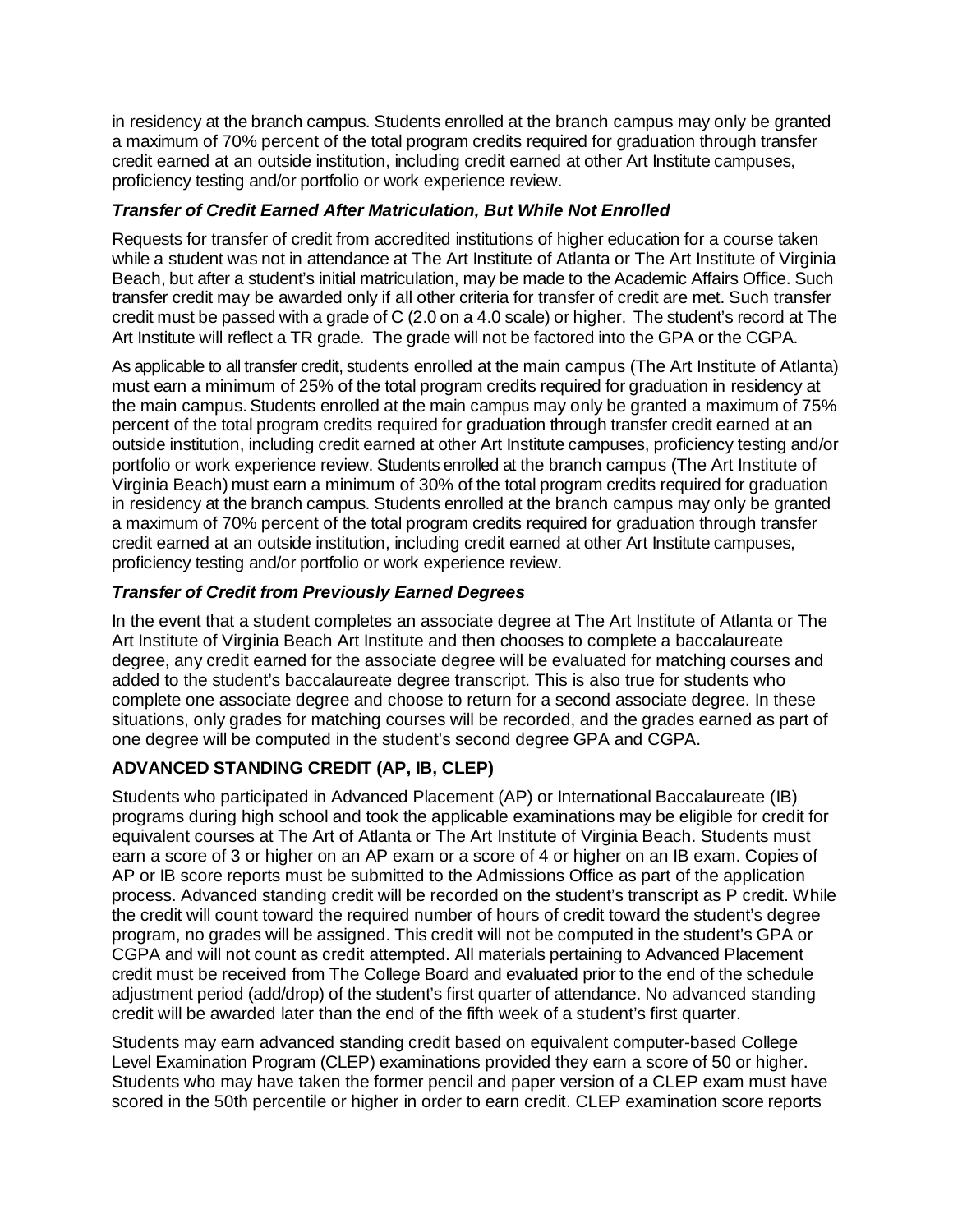should be submitted to the Admissions Office. All CLEP materials must be received and evaluated prior to the end of the scheduled adjustment period (add/drop) of the student's first quarter of attendance. In some cases, currently enrolled students may also be allowed to take a CLEP exam for credit. Those students must consult with the Academic Affairs Office prior to registering for any CLEP exam. CLEP credit will be recorded on the student's transcript as P credit. While the credit will count toward the required number of hours of credit toward the student's degree program, no grades will be assigned. This credit will not be computed in the student's GPA or CGPA and will not count as credit attempted.

Official documents related to AP, IB, or CLEP score or similar means to demonstrate proficiency for credit must be received by the Admissions Office prior to the term start. No more than 25% of a program's required credits at the main campus (The Art Institute of Atlanta) or 30% of a program's required credits at the branch campus (The Art Institute of Virginia Beach) will be considered for any type ofproficiency credit.

Once all supporting documentation has been received, decisions on advanced standing credit are normally communicated to the student through the Admissions Office within two weeks. Those students who believe additional advanced standing credit may be due to them should speak with the Admissions Office immediately following the initial notification of award of advanced standing credit. It is strongly suggested that students avoid registering for any course for which they expect to receive advanced standing credit until a final response has been issued. The Art Institute of Atlanta and The Art Institute of Virginia Beach assume no responsibility for course remaining on students' schedules after the drop/add period where advanced standing credit has subsequently been or will be awarded, or where exemption has been or will be granted. Students will be charged for any courses remaining on their schedule after that period, even though advanced standing credit may be awarded after the drop/add period has concluded. In addition, the awarding of advanced standing credit does not guarantee students early completion of their programs due to possible prerequisite and scheduling restrictions.

### **ARTICULATION AGREEMENT CREDIT**

Students applying to the institution may be eligible to receive advanced standing credit through a formal articulation agreement. The purpose of articulation agreements is to increase access to education and degree completion by recognizing the student's accumulated learning experience both in and out of the classroom setting. The use of articulation agreements is consistent with the institution's goals of student success, retention, and graduation. Types at articulation agreements include the following:

### High School Articulation - High School to College

High school articulation agreements allows high school students to get a head start on a college education by recognizing the college-level learning outcomes of advanced high school courses that align with the programs outcomes at the collegiate level.

### College Articulation - College to College

College articulation agreements serve as the connector between post-secondary institutions that creates a seamless transfer for students who seek to transfer from one college or institution to another. This is typically conducted between non-competing institutions, such as a two-year degree granting or vocational, or technical credentialing institution and a four-year degree granting institution. The goal is to maximize the transfer of credits for students.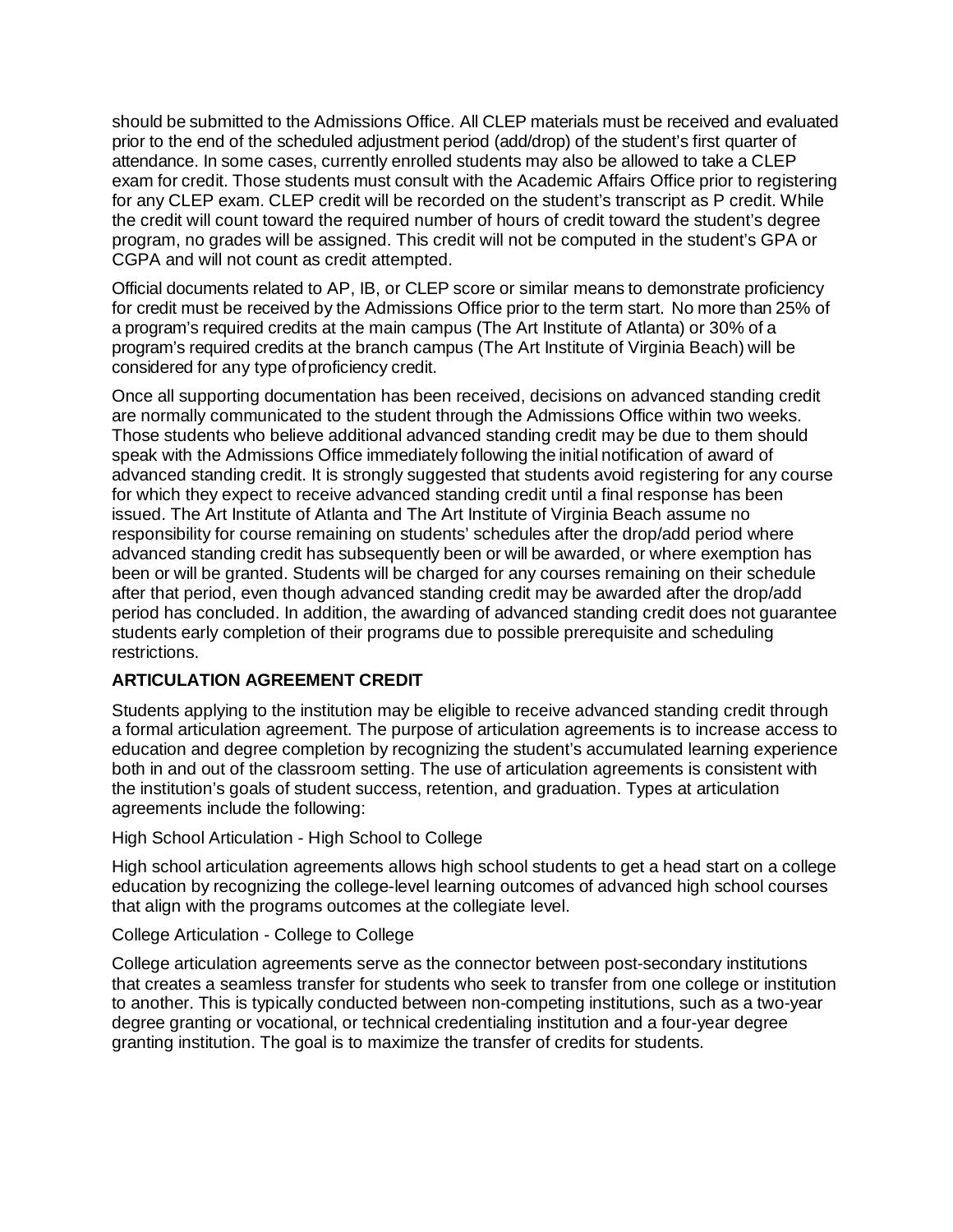Corporate Articulation - Corporation to College

Corporate articulation agreements build a bridge between professional training typically acquired in a business setting and degree completion at the institution. Professional training is evaluated by the academic staff and college credit is awarded in accordance with the academic policy on experiential learning. These types of agreements provide an added value to employers in that students graduate with both theoretical knowledge and experience in his or her profession, which helps support an educated workforce and a sustainable economy.

At least 25% of the credit hours required for an undergraduate degree at The Art Institute of Atlanta must be earned through instruction delivered at the institution awarding the degree (30% for students at The Art Institute of Virginia Beach).

### **MILITARY EXPERIENCE CREDIT**

Students may be eligible for credit following successful completion of training, employment, or other educational experience in the military as measured through DANTES, DSST examinations, or as shown on the Joint Service Transcript, the Community College of the Air Force Transcript, or as recommended by the American Council on Education (ACE). Military credit will be recorded on the student's transcript as P credit. While the credit will count toward the required number of hours of credit toward the student's degree program, no grades will be assigned. This credit will not be computed in the student's GPA or CGPA and will not count as credit attempted.

# **EXPERIENTIAL LEARNING OR PROFICIENCY CREDIT**

Students may request advanced standing based on evidence of experiential learning. Students must present relevant work or life experiences to the Academic Affairs Office. Documentation of experiential learning may include review of portfolios, writing samples, publications, verification of employment, and references. All materials for review must be received prior to the term start. Students must contact the Academic Affairs Office for more information on experiential learning credit.

In general, proficiency credit may only be earned for 100-200 level courses. In addition, proficiency credit is not awarded for art foundation courses.

Work experience credit will be recorded on the transcript as P credit. While the credit will count toward the required number of hours of credit toward the student's degree program, no grades will be assigned. This credit will not be computed in the student's GPA or CGPA and will not count as credit attempted.

No more than 25% of a program's required credits at the main campus (The Art Institute of Atlanta) or 30% of a program's required credits at the branch campus (The Art Institute of Virginia Beach) will be considered for any type of proficiency credit.

Course substitutions not recommended by the Program Chair or Academic Affairs designee, may be appealed to the Dean of Academic Affairs, whose decision is final.

# **COURSE SUBSTITUTION POLICY**

Students are expected to complete the program requirements outlined in the Academic Catalog, which are in effect at the time of enrollment. Students who wish to request a course substitution should submit a Course Substitution Form to the Registrar's Office, which includes details as to why the request for a course substitution is needed. The request will be forwarded to the Dean of Academic Affairs (Atlanta) or the Campus Leader (Virginia Beach) for approval. Students should submit all requests in accordance with the Transfer of Credit policy.

### **EFFECT OF ADVANCED STANDING CREDIT ON FINANCIAL ASSISTANCE**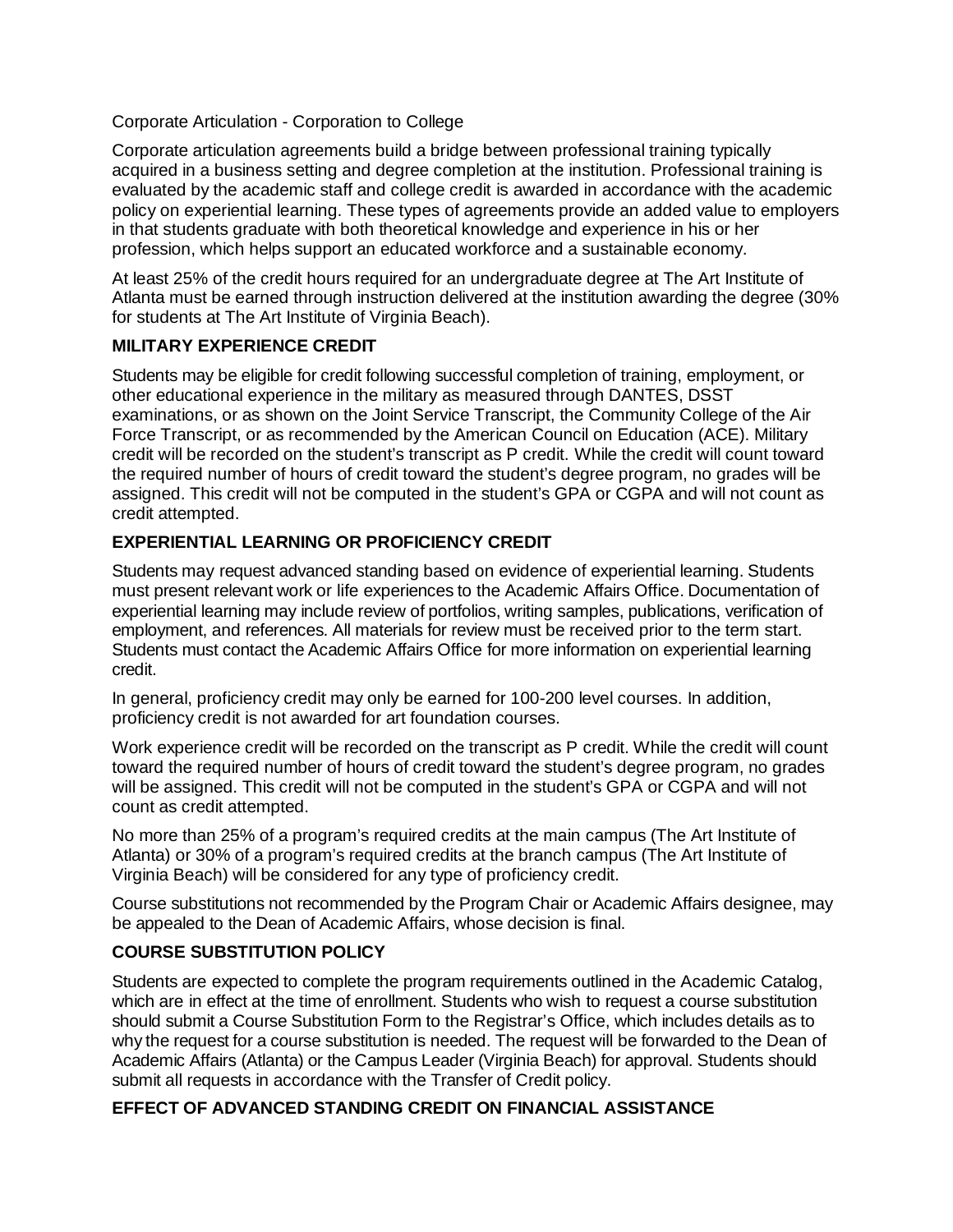Advanced standing credit typically reduces the number of courses students take because they receive credit for certain courses in the sequence of the program. For students receiving financial assistance, taking fewer classes may affect their eligibility for financial assistance, especially if they no longer qualify as full-time students. A full-time student is defined as carrying at least twelve credit hours per quarter. Since the Student Financial Services Office is notified of advanced standing credit, Financial Aid Officers will work with students to establish or revise their financial plans.

## **CHANGE OF PROGRAM WITHIN AN ART INSTITUTES SCHOOL**

A student petitioning to change from one program to another within The Art Institute must obtain approval from the Program Chair or Academic Affairs designee of the department from which the student is changing. The student's coursework and earned credits will be reviewed for applicability to the new program. Only those credits required for graduation in the new program will be transferred to the new program and counted toward graduation. Only one change of program is allowed per student.

## **Student Responsibility Regarding Transfer Credit**

In all cases, new students are responsible for informing their enrollment counselor during the application and enrollment process of any educational experiences they may have had that they feel could lead to advanced standing credit at The Art Institute. Any documentation supporting the award of advanced standing credit, including, but not limited to, copies of examination score reports, official copies of final college transcripts from other postsecondary institutions, portfolios of outside work, and any required supporting documentation must be submitted to the transfer credit evaluator, through his/her enrollment counselor, well in advance of registration for a student's first quarter at The Art Institute. Any exemption testing must be completed by the end of the first week of classes. No advanced standing credit will be awarded later than the end of the fifth week of a student's first quarter.

Enrolled students who change from one degree program to another degree program at a single Art Institute are responsible for informing the transfer credit coordinator once that change becomes official so that a re-evaluation of previously submitted transcripts may be completed based on the requirements of the new degree program. A request for re-evaluation of these transcripts must be made when the change of the program or degree program is submitted to the registrar.

Once all supporting documentation has been received by the Registrar, decisions on advanced standing credit are normally communicated to the student through the Admissions Office within two weeks. Those students who believe additional advanced standing credit may be due to them should speak with their Enrollment Counselor, or with the Registrar immediately following the initial notification of award of advanced standing credit. It is strongly suggested that students avoid registering for any course for which they expect to receive advanced standing credit until a final response from the Registrar has been issued.

The Art Institute assumes no responsibility for classes remaining on students' schedules after the drop/add period where transfer or proficiency credit has subsequently been awarded, or where exemption has been granted. Students will be charged for any courses remaining on their schedule after that period, even though advanced standing credit may be awarded after the drop/add period has concluded. In addition, the awarding of advanced standing credit does not guarantee students early completion of their programs due to possible prerequisite and scheduling restrictions.